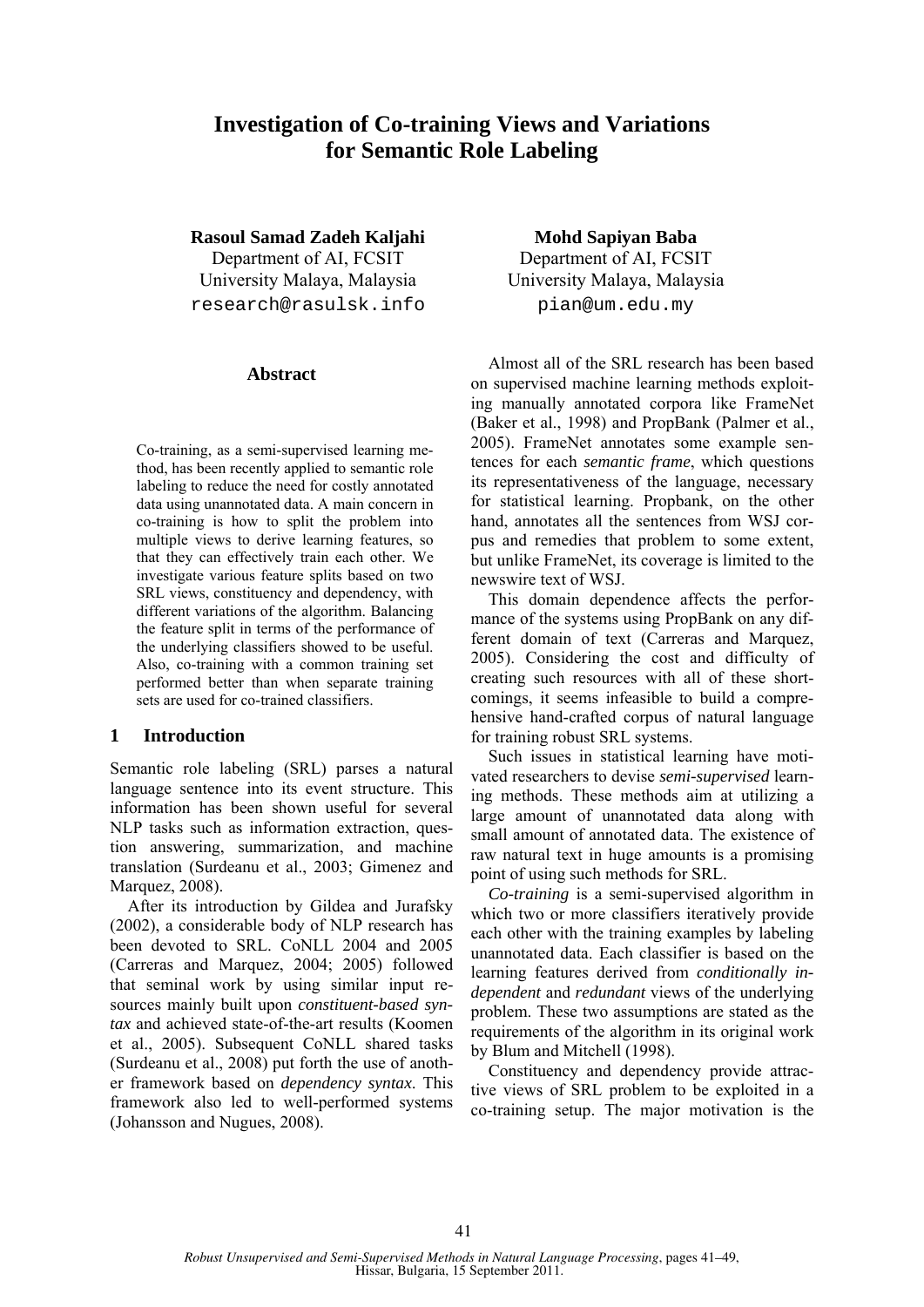promising results of their use in SRL, which satisfies the first assumption. There is a set of rules to convert constituency to dependency (Johansson and Nugues, 2007), which may question the second assumption. However, these rules are oneway, and moreover, Abney (2002) argues that this assumption can be loosened.

While several parameters are involved in cotraining of SRL systems, the most important one is the split of the feature views. This work investigates the effects of feature split by comparing the co-training progress when using various splits. It also examines several variations of the algorithm. The algorithm is applied to the SRL problem when only a small amount of labeled data is available.

# **2 Related Work**

Co-training was originally proposed by Blum and Mitchell (1998) for the problem of web page classification. They used hyper links pointing to the sample web page as one view and the content of the web page as another view to derive learning features. They could reduce the error rate of the base supervised classifier by co-training with unlabeled web pages.

Motivated by these results, the algorithm was applied to other NLP domains, ranging from binary classification problems like text classification (Nigam and Ghani, 2000) and reference resolution (Ng and Cardie, 2003) to more complex problems like parsing (Sarkar, 2001) and POS tagging (Clark et al., 2003). Some compared cotraining with other semi-supervised algorithms like self-training and some studied variations of the algorithm for adapting it to the underlying problem. Whereas some of them reported successful results (Sarkar, 2001), some others preferred other algorithms over it (Ng and Cardie, 2003) or suggested further needs for studying the algorithm due to the large scale of the target problem (Pierce and Cardie, 2001).

Besides few other approaches to semisupervised learning of SRL (Furstenau and Lapata, 2009), two works investigated the co-training algorithm for SRL.

He and Gildea (2006) addressed the problem of unseen FrameNet frames by using co-training (and self-training). They used syntactic and lexical views of the problem as two co-training views. They used only *tree path* as the syntactic and *head word form* as lexical features. To reduce the complexity of the task, they generalized argument roles to 15 thematic roles. The big per-

formance gap between the two classifiers, unbalanced class distribution over examples, and the complexity of the task were argued as the reasons of the poor results.

Lee et al. (2007) investigated the utility of unlabeled data in amplifying the performance of SRL system. They trained Maximum Entropy classifiers on PropBank data as the base classifiers and used co-training to utilize a huge amount of unlabeled data (7 times more than labeled seed). The feature split they employed were the same as previous work, except they used more features for each view and also some features common between the views.

Unlike He and Gildea (2006) that used separate training sets for each classifier, they used a common training set. They only addressed core arguments to manage the complexity. Again, the performance gap between two views were high  $(-19)$ F1 points), but it is not clear why they reported the co-training results with the performance of all features instead of that of each view. They attributed the little gain to the low performance of the base classifiers and inadequacy of unlabeled data.

# **3 The SRL System**

In order to be able to employ constituency and dependency features for two co-training views, we developed a two-platform SRL system: constituent-based and dependency-based.

One important issue in co-training of these two different platforms is that sample granularity in constituent-based system is a Penn tree constituent and in the dependency-based system is a dependency relation or a word token. Converting these to each other is necessary for co-training. Previous work (Hacioglu, 2004) shows that this conversion is not straightforward and negatively affect the performance.

To treat this issue we base our sample generation on constituency and then derive one dependency-based sample from every constituent-based sample. This sample is a word token (called *argument word* here), selected from among all word tokens inside the constituent using the heuristic used for preparing CoNLL 2008 shared task data (Surdeanu et al. 2008). This one-to-one relation is recorded in the system and helps avoid the conversion flaw. The system is described here.

**Architecture**: A three-stage pipeline architecture is used, where in the first stage less-probable argument candidates in the constituency parse tree are *pruned* using Xue and Palmer (2004) algorithm. In the next stage, final arguments are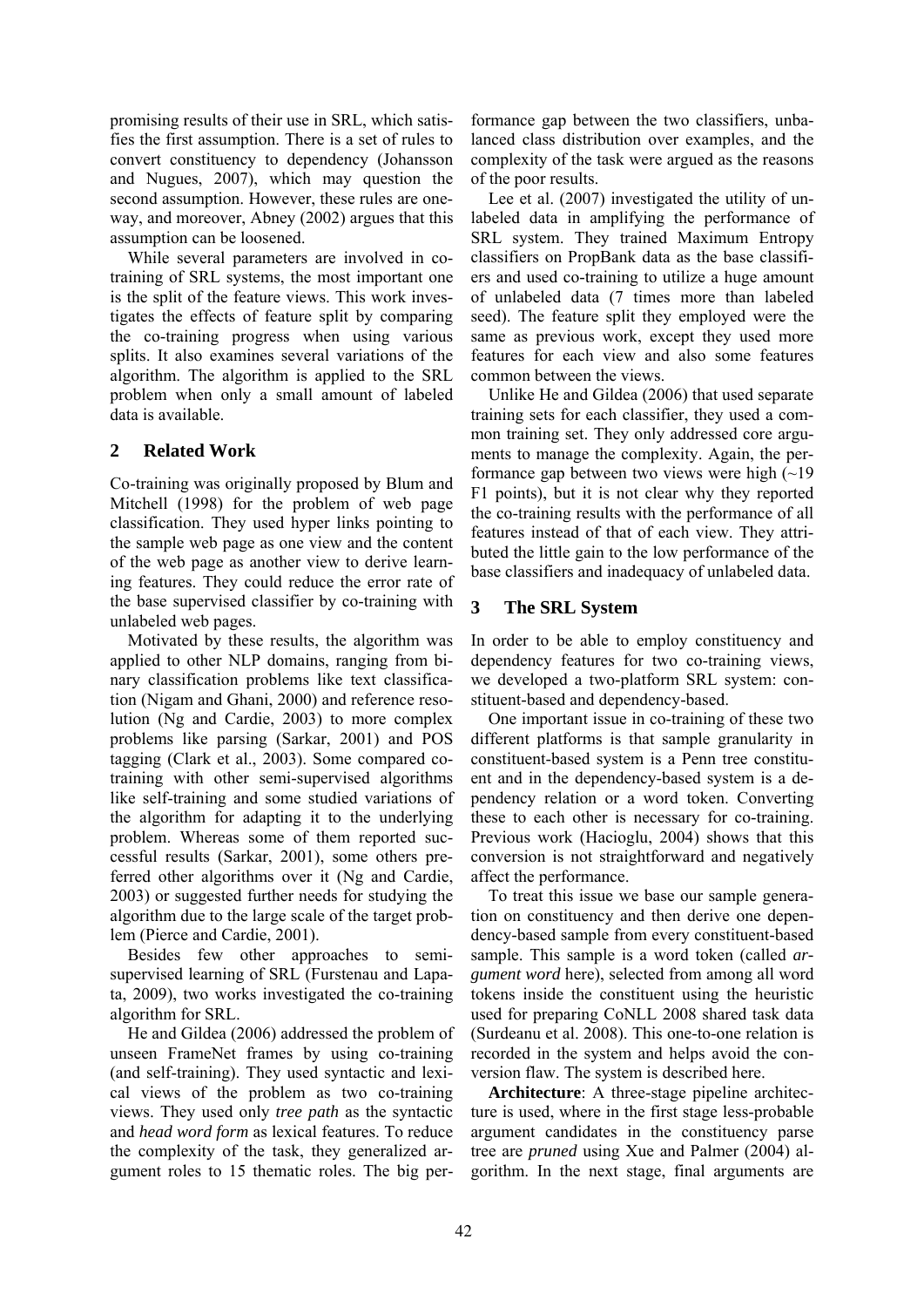*identified* and *assigned* a semantic role jointly to decrease the complexity of task. In the final stage, a simple *global optimization* is performed using two constraints: a core argument role cannot be *repeated* for a predicate and arguments of a predicate cannot *overlap*. In addition, a preprocessing stage identifies the verb predicates of unlabeled sentences based on the parser's POS tags.

**Features:** Appendix A lists the learning features. Three types of features are used: constituent-based (C), dependency-based (D), and general (G) features which are not dependent on constituency or dependency. Columns 1 to 4 determine the feature sets and features present in each set, which will be described in the experiments section. We have tried to avoid features like named entity tags to depend less on extra annotation.

**Classifier:** *Maximum Entropy* is chosen as the base classifier for both views, because of its efficiency in training time and also its built-in multiclassification capability. Furthermore, it assigns a probability score for its predictions, which is useful in training data selection process in cotraining. The *Maxent Toolkit<sup>1</sup>* is interfaced with the system for this purpose.

# **4 Co-training**

Since the introduction of the original co-training algorithm, several variations of it have been used. These variants have usually been motivated by the characteristics of the underlying application. Figure 1 shows a generalized version of the algorithm with highlighted variables which constitute different versions of it. Some of the parameters addressed in this work are described here.

One important factor involved in bootstrapping is the performance of the base classifier (**C1** and **C2**). In co-training, another interesting parameter is the relative performance of the classifiers. We are interested in this parameter and investigate it by varying the feature split.

There are various stop criteria (**S**) used in literature, such as a pre-determined number of iterations, finishing all of the unlabeled data, or convergence of the process in terms of improvement. We use the second option for all experiments here, but we also look at convergence so that some data does not cause infinite loop.

In each iteration, one can label all of the unlabeled data or select and load a number of unlaleled examples (**p**) into a *pool* (**P**) and label

| 1- Add the seed example set $L$ to currently       |
|----------------------------------------------------|
| empty training sets $TI$ and $T2$ .                |
| 2- Train the base classifiers $CI$ and $C2$ with   |
| training sets $T1$ and $T2$ respectively.          |
| 3- Iterate the following steps until the stop cri- |
| terion $S$ is met                                  |
| a- Select $p$ examples from $U$ into pool $P$ .    |
| b-Label pool $P$ with classifiers $C1$ and $C2$    |
| c-Select $n$ labeled examples whose score          |
| meets a certain threshold $t$ from $P$ and         |
| add to training sets $TI$ and $T2$ .               |
| d- Retrain the classifiers $CI$ and $C2$ with      |
| new training sets.                                 |

|  | Figure 1: Generalized Co-training Algorithm |  |  |  |
|--|---------------------------------------------|--|--|--|

only them. To study the effect of all parameters in a step by step approach, we do not use pool in this work and leave it for the future.

**Selecting** the newly labeled data to be **added** to the training set is the crucial point of cotraining. First, it should be determined that both views use the *common* or *separate* training set during co-training. In the former case, *T1* and *T2*  are identical. Then, it should be decided how the classifiers collaborate with each other.

With a common training set, selection can be done based on the prediction of both classifiers together. In one approach, only samples with the same predicted labels by both classifiers are selected (*agreement-based* selection). Another way is to select the most confidently labeled samples. Some select the most confident labelings from each view (Blum and Mitchell, 1998). In this method, a sample may be selected by both views, so this conflict needs to be resolved. We select the label for a sample with the highest confidence among both views (*confidenece-based*  selection) to avoid conflict. Both approaches are investigated here.

With a separate trainings set, selection is done among samples labeled by each classifier individually (usually confidence-based). In this case, selected samples of one view are added to the training set of the other for collaboration. We are interetsed in the comparison of common and separate training sets, especially because from the two previous SRL co-training works, one was based on common (Lee et al., 2007) and the other on separate training sets (He and Gildea, 2006).

The next step is to chose the selection criteria. One can select all of the labeled examples, or one can only select a number of them (**n**), known as *growth size*, often based on a quality measure

<sup>1</sup> http://homepages.inf.ed.ac.uk/lzhang10/maxent\_toolk it.html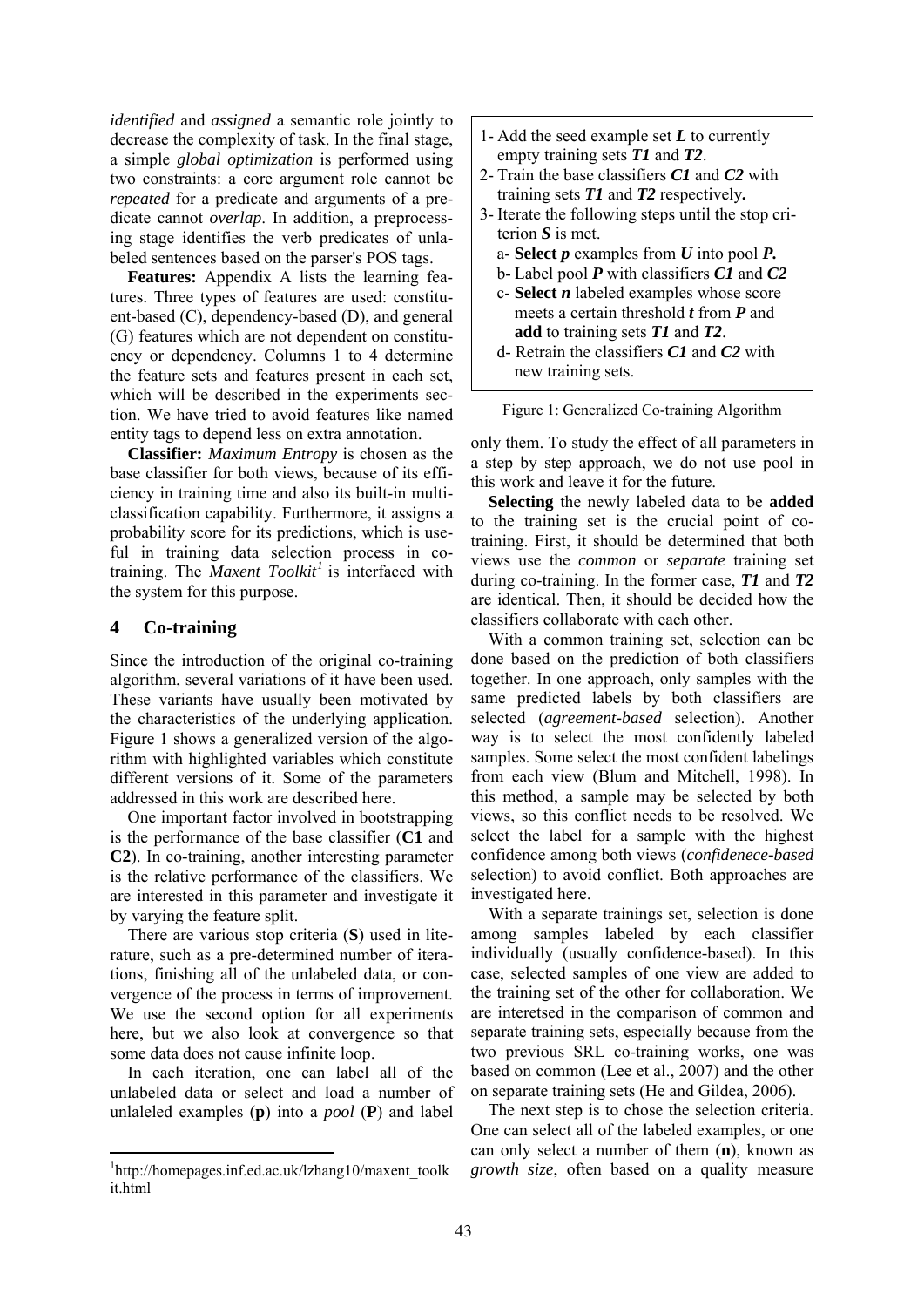| F.S. |                | <b>All Labeled Training Data</b> |      |      |                   |      |      |          | <b>Seed Training Data</b> |      |                   |      |      |
|------|----------------|----------------------------------|------|------|-------------------|------|------|----------|---------------------------|------|-------------------|------|------|
|      | Synt.<br>Input | WSJ Test                         |      |      | <b>Brown Test</b> |      |      | WSJ Test |                           |      | <b>Brown Test</b> |      |      |
|      |                | P                                | R    | F1   | P                 | R    | F1   | P        | R                         | F1   | P                 | R    | F1   |
|      | cha            | 79.0                             | 67.6 | 72.9 | 70.4              | 56.6 | 62.7 | 73.9     | 62.9                      | 68.0 | 66.6              | 52.4 | 58.6 |
|      | cha.re*        | 79.3                             | 73.4 | 76.2 | 68.6              | 60.8 | 64.4 | 75.6     | 68.8                      | 72.0 | 65.1              | 56.1 | 60.2 |
| 2    | malt           | 74.4                             | 55.1 | 63.3 | 67.3              | 46.4 | 55.0 | 69.6     | 51.7                      | 59.4 | 63.1              | 44.1 | 51.9 |
|      | $conv^*$       | 75.5                             | 60.8 | 67.4 | 69.7              | 52.9 | 60.1 | 73.6     | 56.9                      | 64.2 | 66.0              | 47.7 | 55.4 |
| 3    | cha            | 70.4                             | 63.0 | 66.5 | 62.1              | 52.2 | 56.8 | 64.0     | 59.4                      | 61.6 | 57.5              | 49.5 | 53.2 |
|      | cha.re*        | 71.2                             | 68.8 | 70.0 | 68.6              | 60.8 | 64.4 | 70.4     | 64.3                      | 67.2 | 60.7              | 53.3 | 56.7 |
| 4    | malt           | 75.3                             | 58.3 | 65.7 | 68.3              | 49.6 | 57.5 | 71<br>.9 | 54.5                      | 62.0 | 65.4              | 46.4 | 54.2 |
|      | $conv^*$       | 76.6                             | 64.5 | 70.0 | 69.7              | 52.9 | 60.1 | 76.3     | 59.5                      | 66.9 | 69.0              | 49.8 | 57.9 |

Table 1: Performance of the Base Classifiers with Various Syntactic Inputs and Feature Sets

such as labeling confidence. To prevent poor labelings diminishing the quality of the training set, a threshold (**t**) is also set on this measure. We select all labeled samples here.

Finally, when adding the selected samples into the training set, a copy of them can be kept in the unlabeled data set and labeled again in the successive iterations, or all can be removed so that each sample is labeled only once. The former is called *delibility* and the latter *indelibility* (Abney 2008). We use the second method here.

#### **5 Experiments and Results**

This work uses co-training to address the SRL training problem when the amount of available annotated data is small.

The data and evaluation settings used are similar to the CoNLL 2005 and 2008 shared tasks. For evaluation, the same script used for 2005 shared task is used here and the measures are *precision*, *recall*, and their harmonic mean, *F1.*  However, the data is changed in some ways to fulfill the objectives of this research, which is explained in the next section.

#### **5.1 The Data**

All the training data including labeled and unlabeled are selected from training sections of the shared tasks which consist of 39,832 PropBank sentences. The development data is WSJ section 24 of the PropBank, and the test data is WSJ section 23. Also, the Brown test data is used to evaluate the generalization ability of the system.

As syntactic input for the constituent-based system, training and test sentences were reparsed with the reranking parser of Charniak and Johnson (2005) instead of using the original parses of the shared task. The reason was a significant improvement of the SRL performance using the new

parses in the preliminary experiments. These results are given in the next section for comparison.

For dependency-based system, the dependency syntax was prepared by converting the above constituent-based parses to dependency parses using the LTH converter (Johansson and Nugues, 2007). It should be noted that the data were also parsed using MaltParser (Nivre et al. 2007) at the same time, but the converter-based system outperformed it. These results are given in the next section for comparison.

As labeled seed data, 4,000 sentence of the training sentences are selected randomly. These sentences contain 70,345 argument samples covering 38 semantic roles out of 52 roles present in the total training set. Unlike previous work, we address all core and adjunctive roles.

As unlabeled training data, we use the remaining portion of the training data which contains 35,832 sentences, including 672,672 argument samples. We only address verb predicates and automatically identify them for unlabeled sentences instead of using the original predicate annotation of the data.

#### **5.2 The Base Classifiers**

Table 1 shows the performance of the base classifiers with different feature sets presented in section 3, and different syntactic input for each feature set. The first column lists the feature set numbers. In the second column, *cha* stands for the original Charniak parses of the data, and *cha.re* stands for the reranking parser used in this work. Also, *conv* stands for the converter-based dependency syntax and *malt* for dependency syntax produced by MaltParser. Those marked with \* will be used here. Precision and recall are shown by *P* and *R* respectively.

To compare the performance of the classifiers with previous work, the results with all labeled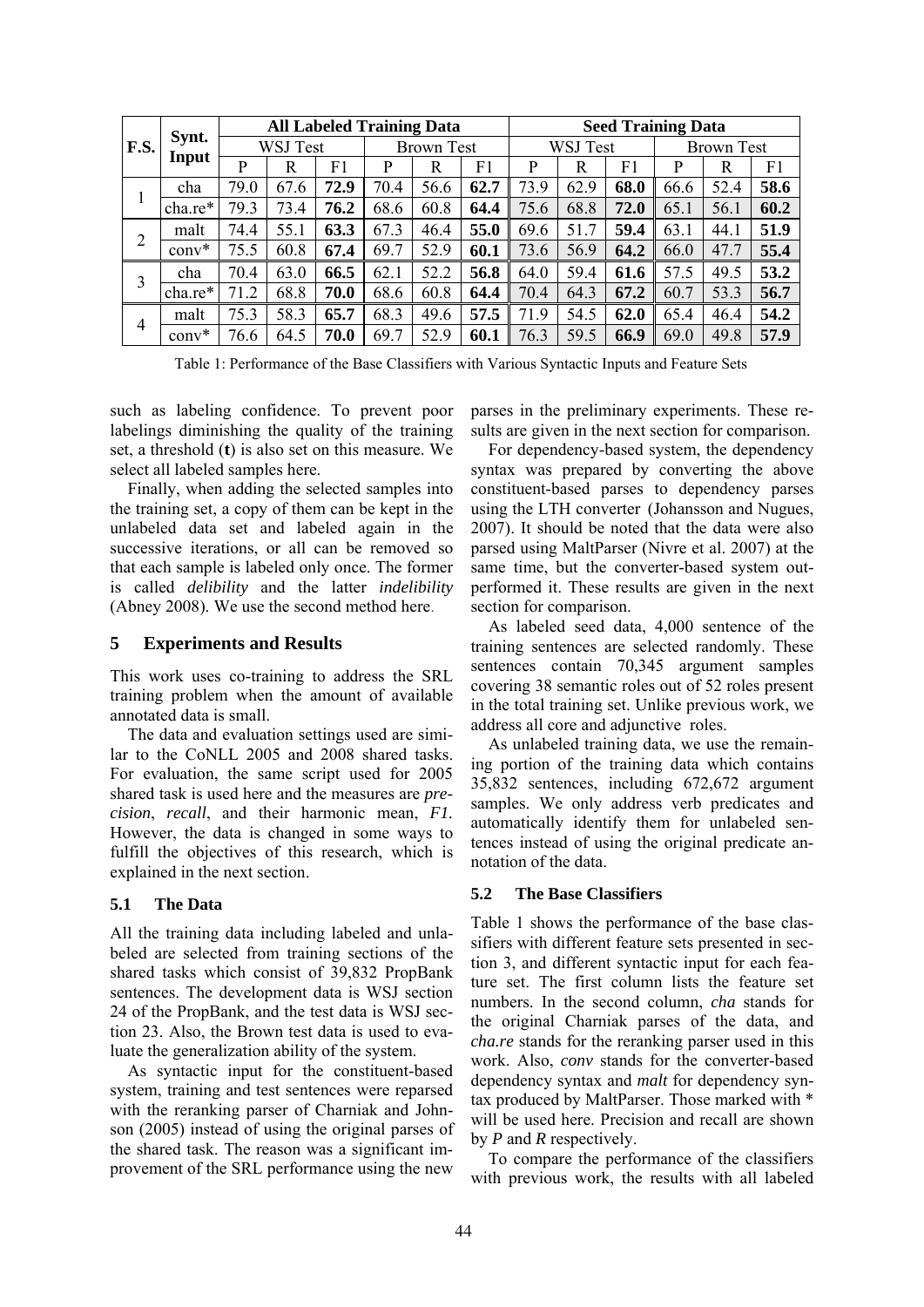data (39,832 sentences) are given on the left; to the right are the results with seed data only (4000 labeled sentences).

### **5.3 Feature Splits**

We experimented with three kinds of feature splits. The first feature split (UBUS) uses feature sets 1 and 4. It is neither balanced nor separated: there is 5.2 and 2.4 points  $F_1$  gap between their classifiers on WSJ and Brown test sets respectively (see Table 1, Seed Training Data, rows 2 and 8 of the result values), and they have 4 general features in common (See Appendix A). The idea behind this feature split is to understand the impact of feature separation and balancing.

The second one (UBS) consists of feature sets 1 and 2. According to Table 1 (Seed Training Data, rows 2 and 4 of the result values), there is a bigger  $F_1$  gap between two classifiers (~8 and ~5 points on WSJ and Brown respectively) than previous split. Thus the classifiers are still *unbalanced*. However, it is a *separated* split, since there is no features common between feature sets.

The last split (BS) is also a *separated* split but has been *balanced* by moving all general features except predicate's POS tag into the dependencybased feature set. It consists of feature sets 3 and 4. According to Table 1 (Seed Training Data, rows 6 and 8 of the result values), the balance is only on F1 and gaps exist between precision and recall in opposite directions, which roughly compensate each other.

These three feature splits are used with three variations of the co-training algorithms described in section 4. In all settings, no pool is used and all unlabeled data are labeled in each iteration. Any sample which meets the selection criteria is selected and moved to training set (indelibility), i.e., no growth size and probability threshold is specified. The results are presented and discussed in the following sections.

# **5.4 Co-training by Common Training Set**

Two variations of the algorithm, when using a common training set, are used and described here.

**Agreement-based Selection:** In each iteration, any sample for which the same label is assigned by both classifiers is selected and moved into training set. Figures 2 to 7 show the results with this setting. The left and right side figures are the results on WSJ Brown test sets respectively. Precision, recall, and  $F_1$  are plotted for the classifier of each feature set as co-training progresses. The  $F<sub>1</sub>$  of the base classifiers and best co-trained classifier (in case of improvement) are marked on the graphs. Horizontal axis is based on co-training iterations, but the labels are the amounts of training samples used in each iteration.

It is also apparent that the dependency-based classifier is benefitting more from co-training. The reason may be twofold. First, with all splits, it has a higher precision than the other, which helps reduce noise propagation into the subsequent iterations. Next, with unbalanced splits (1 and 3) its performance is much lower and there is more room for improvement.

All the figures show an improvement on Brown test set. Seemingly, since this test set suffers from unseen events more than the other test set, new data is more useful for it.

Most of the unlabeled data  $(\sim 90\%)$  is added in the first iteration, showing a high level of agreement between classifiers.

Figure 2 shows that there is no improvement by co-training with feature set UBUS on WSJ test set over the baseline, though the dependencybased classifier improves. The feature split UBS in Figure 4, which fully separates the two feature sets, also could not gain any benefit. It seems that separating feature sets is not effective with the presence of a large gap between classifiers. This is further confirmed by observing the results for feature split BS in Figure 6, where the gap has been decreased to  $0.4$   $F_1$  points, and co-training could improve the baseline by 0.7 points.

Although these improvements are slight, but more runs of the experiments with different random selections of seed and unlabeled data showed a consistent behavior.

**Confidence-based Selection:** Due to the nature of this kind of selection and since there is no growth size and probability criteria, all samples are added to the training set at once, with a label that its classifier is more confident than the other's. Therefore, instead in a chart, the results could be presented in a table (Table 2). The first column lists the feature splits. In the second column, 0 stands for the base classifier and 1 is for classifier of the first (and the only) iteration.

Using all data at once leads to an overall final classifiers performance, unlike the previous setting in which remaining data for the following iterations degraded the progress.

Considering the high level of agreement between classifiers (%90), a similar behavior to agreement-based method is observed with this method as expected. The trend of precision and recall, more improvement of dependency-based classifier, and better results on Brown test set are consistent with agreement-based co-training.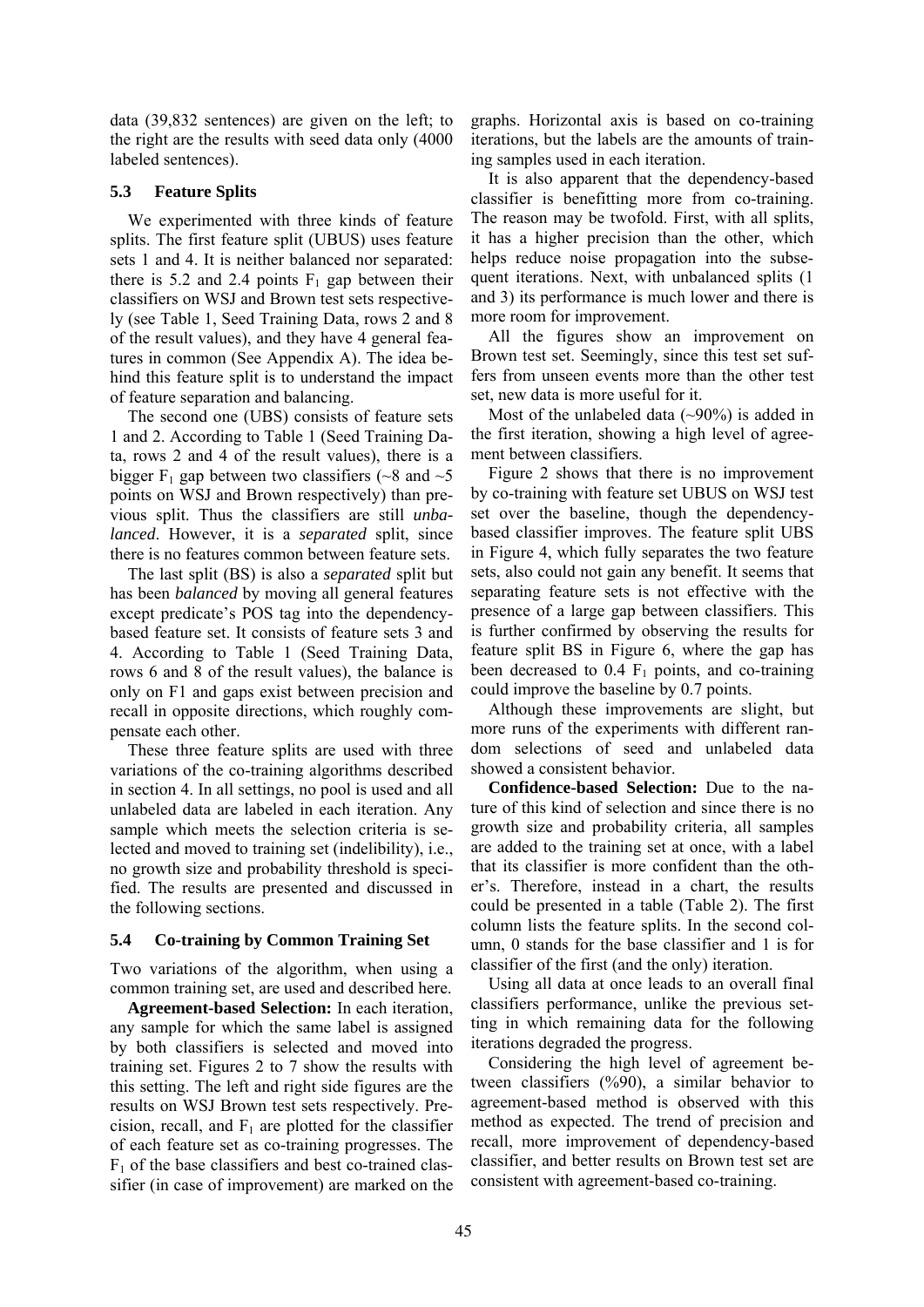

Figure 2: Agreement-based Co-training with Feature Split UBUS (WSJ Test Set)



Figure 4: Agreement-based Co-training with Feature Split UBS (WSJ Test Set)



Figure 6: Agreement-based Co-training with Feature Split BS (WSJ Test Set)

However, the separation of feature sets has even degraded the results over UBUS (71.2 vs. 71.8 and 59.8 vs. 60.5  $F_1$  points), but balancing has been again useful and improved the baselines by 0.4 and 0.9  $F_1$  points on WSJ and Brown test sets respectively. Comparing these values correspondingly to 0.7 and 0.9 point gains by agreement-based co-training with feature split BS



Figure 3: Agreement-based Co-training with Feature Split UBUS (Brown Test Set)



Figure 5: Agreement-based Co-training with Feature Split UBS (Brown Test Set)



Figure 7: Agreement-based Co-training with Feature Split BS (Brown Test Set)

shows that the latter has been slightly more promising.

#### **5.5 Co-training by Separate Training Sets**

As with confidence-based selection, with this variation of the algorithm, all samples are added to the training set at once. Table 3 shows the performance of the algorithm.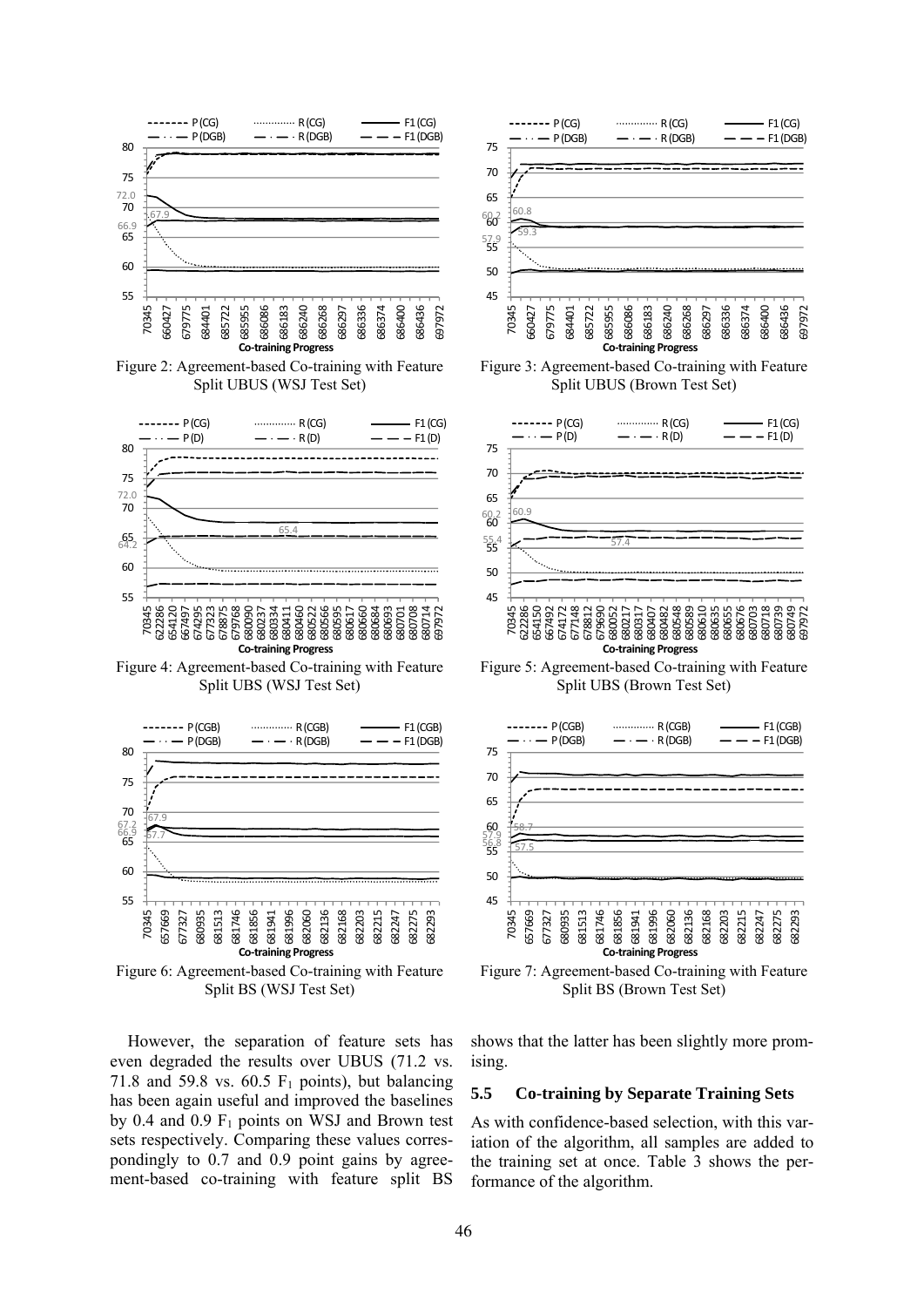| <b>FS</b>   | It.          |      |      |      | <b>WSJ Test Set</b>                                                          |      | <b>Brown Test Set</b> |      |      |      |      |      |      |
|-------------|--------------|------|------|------|------------------------------------------------------------------------------|------|-----------------------|------|------|------|------|------|------|
|             |              |      |      |      | <b>Constituent-based Dependency-based Constituent-based Dependency-based</b> |      |                       |      |      |      |      |      |      |
|             |              | р    | R    | F1   | P                                                                            | R    | F1                    | P    | R    | F1   | P    | R    | F1   |
| <b>UBUS</b> | $\mathbf{0}$ | 75.6 | 68.8 | 72.0 | 76.3                                                                         | 59.5 | 66.8                  | 65.1 | 56.1 | 60.2 | 69.0 | 49.8 | 57.9 |
|             |              | 79.0 | 65.8 | 71.8 | 77.5                                                                         | 59.8 | 67.5                  | 70.5 | 53.0 | 60.5 | 70.6 | 50.6 | 59.0 |
| <b>UBS</b>  | $\theta$     | 75.6 | 68.8 | 72.0 | 73.6                                                                         | 56.9 | 64.2                  | 65.1 | 56.1 | 60.2 | 66.0 | 47.7 | 55.4 |
|             |              | 78.3 | 65.4 | 71.2 | 74.9                                                                         | 58.0 | 65.4                  | 69.4 | 52.5 | 59.8 | 69.1 | 49.8 | 57.9 |
| <b>BS</b>   | $\theta$     | 70.4 | 64.3 | 67.2 | 76.3                                                                         | 59.5 | 66.9                  | 60.7 | 53.3 | 56.8 | 69.0 | 49.8 | 57.9 |
|             |              | 76.1 | 60.9 | 67.6 | 78.0                                                                         | 59.3 | 67.4                  | 67.4 | 50.3 | 57.6 | 70.5 | 50.4 | 58.8 |

Table 2: Co-training Performance with Confidence-based Selection

|             | It.      | <b>WSJ Test Set</b> |      |      |                                                                              |      |      |      | <b>Brown Test Set</b> |      |      |      |      |  |  |
|-------------|----------|---------------------|------|------|------------------------------------------------------------------------------|------|------|------|-----------------------|------|------|------|------|--|--|
| <b>FS</b>   |          |                     |      |      | <b>Constituent-based Dependency-based Constituent-based Dependency-based</b> |      |      |      |                       |      |      |      |      |  |  |
|             |          | р                   | R    | F1   | р                                                                            | R    | F1   | P    | R                     | F1   |      | R    | F1   |  |  |
| <b>UBUS</b> | 0        | 75.6                | 68.8 | 72.0 | 76.3                                                                         | 59.5 | 66.9 | 65.1 | 56.1                  | 60.2 | 69.0 | 49.8 | 57.9 |  |  |
|             |          | 79.0                | 59.8 | 68.0 | 75.5                                                                         | 59.5 | 66.6 | 70.2 | 49.3                  | 57.9 | 67.8 | 50.8 | 58.1 |  |  |
| <b>UBS</b>  | 0        | 75.6                | 68.8 | 72.0 | 73.6                                                                         | 56.9 | 64.2 | 65.1 | 56.1                  | 60.2 | 66.0 | 47.7 | 55.4 |  |  |
|             |          | 76.7                | 58.2 | 66.2 | 73.7                                                                         | 58.1 | 65.0 | 69.3 | 49.5                  | 57.7 | 67.2 | 50.0 | 57.3 |  |  |
| <b>BS</b>   | $\theta$ | 70.4                | 64.3 | 67.2 | 76.3                                                                         | 59.5 | 66.9 | 60.7 | 53.3                  | 56.8 | 69.0 | 49.8 | 57.9 |  |  |
|             |          | 76.2                | 579  | 65.8 |                                                                              | 58.4 | 65.7 | 67.5 | 48.8                  | 56.7 | 67.5 | 49.9 | 57.4 |  |  |

Table 3: Co-training Performance with Separate Training Sets

The constituent-based classifier has been degraded with all feature splits. This even includes balanced and separated feature split (BS), which improved in previous settings.

The dependency-based system, which has always improved before, now degrades when using feature split BS, even on the Brown test set which has been previously benefited with all settings. On the other hand, feature split UBS improves on both test sets, possibly for the same reasons described before. However, the improvement of the dependency-based system with unbalanced feature split is not useful, because the performance of the constituent-based system is much higher, and it does not seem that the dependency-based classifier can reach to (or improve over it) even with more unlabeled data.

It can be seen that this variation of the algorithm performs worse compared to co-training with the common training set. Since in that case, in addition to training on the results of each other, the decision on selecting labeled data is made by both classifiers, this additional cooperation may be the possible reason of this observation.

# **6 Conclusion and Future Work**

This work explores co-training with two views of SRL, namely constituency and dependency. Inspired by the two co-training assumptions, we investigate the performance of the algorithm with three kinds of feature splits: an unbalanced split with some general features in common between feature sets, an unbalanced but fully separated split, and a balanced and fully separated split.

In addition, three variations of the algorithms were examined with all feature splits: agreementbased and confidence-based selection for cotraining with common training set, and cotraining with separate training sets.

Results showed that the balanced feature split, in which the performances of the classifiers were roughly the same, is more useful for co-training. Moreover, balancing the feature split to reduce performance gap between associated classifiers, is more important than separating feature sets by removing common features.

Also, a common training set proved useful for co-training, unlike separate training sets. However, more experiments are needed to compare agreement- and confidence-based selections.

Due to significant difference between the current work and previous work on SRL co-training described in section 2 comparison is difficult. Nevertheless, unlike He and Gildea (2006), cotraining showed to be useful for SRL here, though with slight improvements. In addition, the statistics reported by Lee et al. (2007) are unclear to compare for the reason mentioned in that section. However, as they concluded, more unlabeled data is needed for co-training to be practically useful.

As mentioned, we did not involve parameters like pool, growth size and probability threshold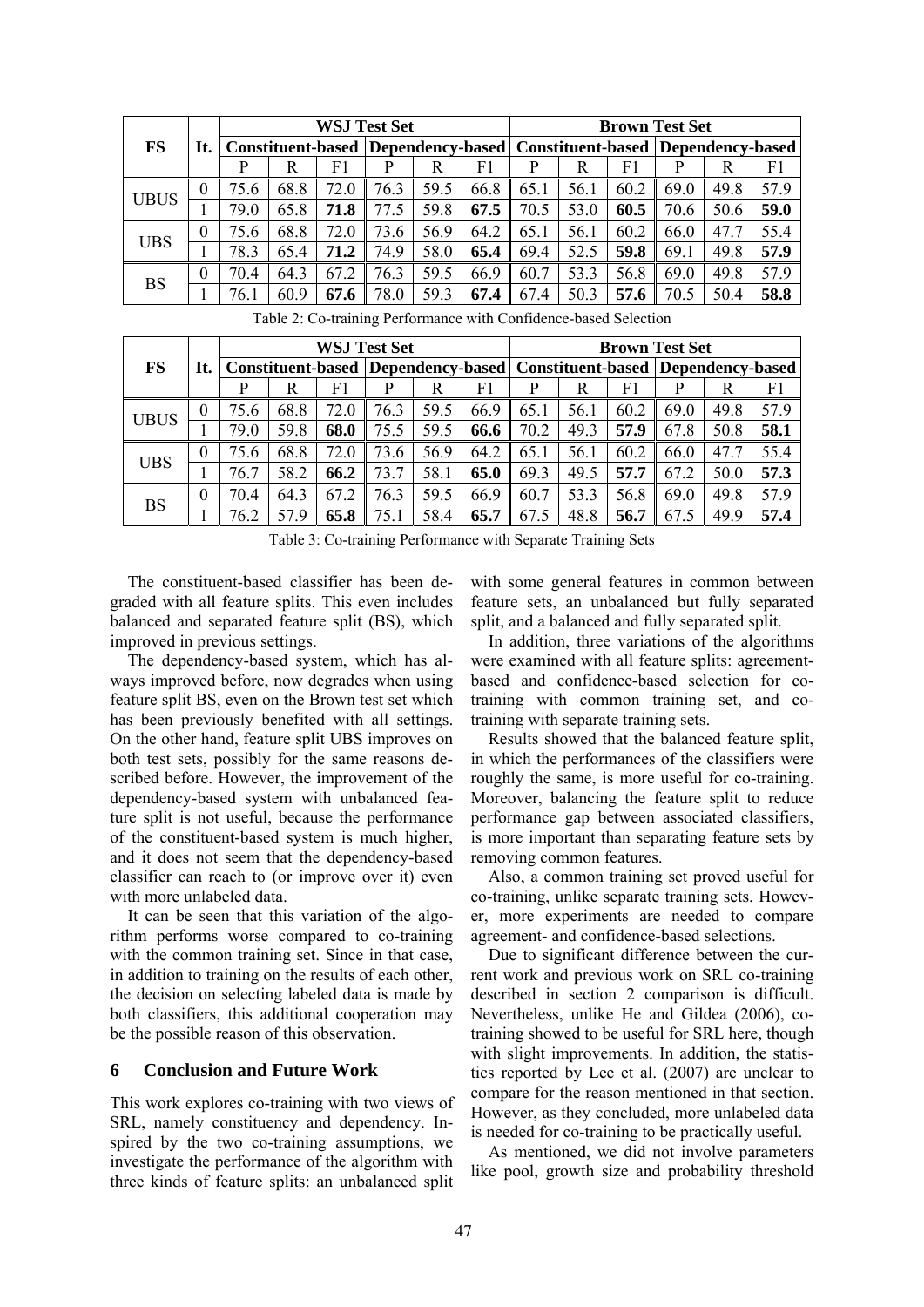for a step-by-step study. A future work can be to investigate the effect of these parameters. Another direction of future work is to adapt the SRL architecture to better match with the co-training.

#### **References**

- Abney, S. 2002. Bootstrapping. In *Proceedings of the 40th Annual Meeting of the ACL*, pages 360-367.
- Abney, S. 2008. *Semisupervised Learning for Computational Linguistics.* Chapman and Hall, London.
- Baker, F., Fillmore, C. and Lowe, J. 1998. The Berkeley FrameNet project. In *Proceedings of COLING-ACL*, pages 86-90.
- Blum, A. and Mitchell, T. 1998. Combining Labeled and Unlabeled Data with Co-training. In *Proceedings of the 11th Annual Conference on Computational Learning Theory (COLT '98)*, pages 92-100.
- Charniak, E. and Johnson, M. 2005. Coarse-to-fine nbest parsing and MaxEnt discriminative reranking. In *Proceedings of the 43rd Annual Meeting of the ACL*, pages 173-180.
- Carreras, X. and Marquez, L. 2004. 'Introduction to the CoNLL-2004 Shared Task: Semantic role labeling', In *Proceedings of the 8th Conference on Computational Natural Language Learning*, pages 89-97.
- Carreras, X. and Marquez, L. 2005. Introduction to the CoNLL-2005 shared task: Semantic role labeling. In *Proceedings of the 9th Conference on Natural Language Learning*, pages 152-164.
- Clark S., Curran, R. J. and Osborne M. 2003. Bootstrapping POS taggers using Unlabeled Data. In *Proceedings of the 7th Conference on Natural Language Learning at HLT-NAACL,* pages 49-55.
- Furstenau, H. and Lapata, M. 2009. Graph Alignment for Semi-Supervised Semantic Role Labeling. In *Proceedings of the 2009 Conference on EMNLP*, pages 11-20.
- Gildea, D. and Jurafsky, D. 2002. Automatic labeling of semantic roles. *CL*, 28(3): 245-288.
- Gimenez, J. and Marquez, L. 2008. A smorgasbord of features for automatic MT evaluation. In *Proceedings of the 3rd Workshop on Statistical Machine Translation,* ACL, pages 195-198.
- Hacioglu, K. 2004. Semantic Role Labeling Using Dependency Trees. In *Proceedings of 20th international Conference on Computational Linguistics*.
- He, S. and Gildea, H. 2006. Self-training and Cotraining for Semantic Role Labeling: Primary Report. TR 891, University of Colorado at Boulder.
- Johansson, R. and Nugues, P. 2008. Dependencybased syntactic-semantic analysis with PropBank and NomBank. In *Proceedings of the 12th Confe-*

*rence on Computational Natural Language Learning*, pages 183-187.

- Johansson, R. and Nugues, P. 2007. Extended Constituent-to-dependency Conversion for English. In *Proceedings of NODALIDA 2007*, pages 105-112.
- Lee, J., Song, Y. and Rim, H. 2007. Investigation of Weakly Supervised Learning for Semantic Role Labeling. In *Proceedings of the Sixth international Conference on Advanced Language Processing and Web information Technology*, pages 165-170.
- Ng, V. and Cardie, C. 2003. Weakly supervised natural language learning without redundant views. In *Proceedings of the 2003 Conference of the HLT-NAACL,* pages 94-101.
- Nigam, K. and Ghani, R. 2000. Analyzing the Effectiveness and Applicability of Co-training. In *Proceedings of the 9th conference on Information and knowledge management,* pages 86-93.
- Nivre, J. Hall, J. Nilsson, J. Chanev, A. Eryigit, G. Kubler, S. Marinov, S. and Marsi, E. 2007. Malt-Parser: A Language-independent System for Datadriven Dependency Parsing. *Natural Language Engineering*, 13(2): 95–135.
- Palmer, M., Gildea, D. and Kingsbury, P. 2005, The Proposition Bank: A Corpus Annotated with Semantic Roles, *Computational Linguistics*, 31(1).
- Pierce, D. and Cardie, C. 2001. Limitations of Co-Training for Natural Language Learning from Large Datasets. In *Proceedings of the 2001 Conference on EMNLP*, pages 1-9.
- Koomen, P., Punyakanok, V., Roth, D. and Yi, W. 2005. Generalized inference with multiple semantic role labeling systems. In *Proceedings of the 9th Conference on Natural Language Learning*, pages 181-184.
- Sarkar, A. 2001. Applying Co-Training Methods to Statistical Parsing. In *Proceedings of the 2001 Meeting of the North American chapter of the Association for Computational Linguistics*, pages 175- 182.
- Surdeanu, M., Harabagiu, S., Williams, J. and Aarseth, P. 2003. Using predicate argument structures for information extraction. In *Proceedings of the 41st Annual Meeting of the ACL*, pages 8-15.
- Surdeanu, M., Johansson, R., Meyers, A., Marquez, L. and Nivre, J. 2008. The CoNLL 2008 shared task on joint parsing of syntactic and semantic dependencies. In *Proceedings of the 12th Conference on Natural Language Learning*, pages 159-177.
- Xue, N. and Palmer, M. 2004. Calibrating Features for Semantic Role Labeling. In *Proceedings of 2004 Conference on Empirical Methods in Natural Language Processing.*